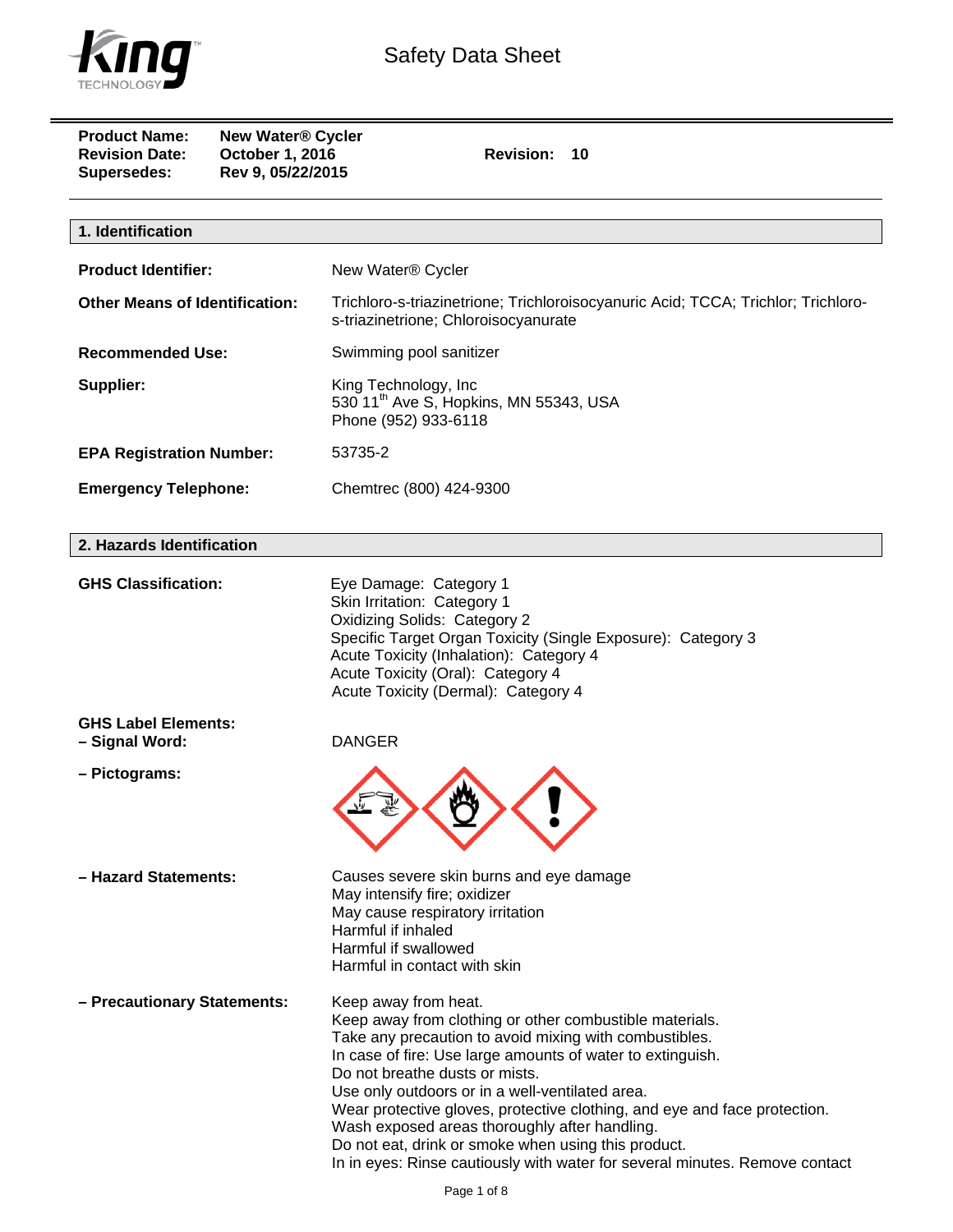

| <b>Product Name:</b><br><b>Revision Date:</b><br>Supersedes: | <b>New Water® Cycler</b><br><b>October 1, 2016</b><br>Rev 9, 05/22/2015 | <b>Revision: 10</b>                                                                                                                                                                                                                                                                                                                                                                                                                                                                                                                                                                                                                                                          |
|--------------------------------------------------------------|-------------------------------------------------------------------------|------------------------------------------------------------------------------------------------------------------------------------------------------------------------------------------------------------------------------------------------------------------------------------------------------------------------------------------------------------------------------------------------------------------------------------------------------------------------------------------------------------------------------------------------------------------------------------------------------------------------------------------------------------------------------|
|                                                              |                                                                         | lenses, if present and easy to do. Continue rinsing.<br>If inhaled: Remove person to fresh air and keep comfortable for breathing.<br>If swallowed: Rinse mouth. Do NOT induce vomiting.<br>If on skin (or hair): Take off immediately all contaminated clothing. Rinse skin<br>with water.<br>Immediately call a poison center or doctor.<br>Specific treatment (see First-aid Measures on this safety data sheet).<br>Take off contaminated clothing and wash it before reuse.<br>Store locked up in a well-ventilated place. Keep container tightly closed.<br>Dispose of contents and container in accordance with<br>local/regional/national/international regulations. |
| <b>Unclassified Hazards:</b>                                 |                                                                         | None                                                                                                                                                                                                                                                                                                                                                                                                                                                                                                                                                                                                                                                                         |
| Percentage of Ingredients with<br><b>Unknown Toxicity:</b>   |                                                                         | Zero                                                                                                                                                                                                                                                                                                                                                                                                                                                                                                                                                                                                                                                                         |

| 3. Composition / Information on Ingredients |          |                       |                        |
|---------------------------------------------|----------|-----------------------|------------------------|
| <b>Components</b><br><b>CAS</b>             | Weight % | <b>ACGIH-TLV Data</b> | <b>OSHA (PEL) Data</b> |
| Trichloroisocyanuric Acid<br>87-90-1        | 96-100   | Not determined        | Not determined         |
| Dichloroisocyanuric Acid<br>2782-57-2       | 0-4      | Not determined        | Not determined         |

The specific percentages of composition have been withheld as trade secrets.

| <b>4. First-aid Measures</b>                                 |                                                                                                                                                                                                                                                                               |
|--------------------------------------------------------------|-------------------------------------------------------------------------------------------------------------------------------------------------------------------------------------------------------------------------------------------------------------------------------|
| Eye contact:                                                 | Hold eye open and rinse slowly and gently with water for 15-20 minutes.<br>Remove contact lenses, if present, after the first 5 minutes then continue<br>rinsing the eye. Immediately call a poison control center or doctor for treatment<br>advice.                         |
| <b>Skin contact:</b>                                         | Take off contaminated clothing. Rinse skin immediately with plenty of water for<br>15-20 minutes. Immediately call a doctor for treatment advice.                                                                                                                             |
| Inhalation:                                                  | Move person to fresh air. If person is not breathing call 911 or an ambulance,<br>then give artificial respiration, preferably mouth-to-mouth, if breathing is<br>difficult, give oxygen. Immediately call a poison control center or doctor for<br>further treatment advice. |
| Ingestion:                                                   | Call poison control center or doctor immediately for treatment advice. Drink<br>plenty of water in small gulps. Do not induce vomiting unless told to do so by<br>the poison control center or doctor. Do not give anything by mouth to an<br>unconscious person.             |
| <b>Most Important Symptoms,</b><br><b>Acute and Delayed:</b> | Causes serious eye damage. Causes skin irritation. May cause respiratory<br>irritation. Harmful if inhaled, swallowed, or in contact with skin.                                                                                                                               |
| <b>Immediate Medical Attention</b><br><b>Required:</b>       | If in eyes, immediately call a poison center or doctor. Otherwise, get medical<br>attention if you feel unwell.                                                                                                                                                               |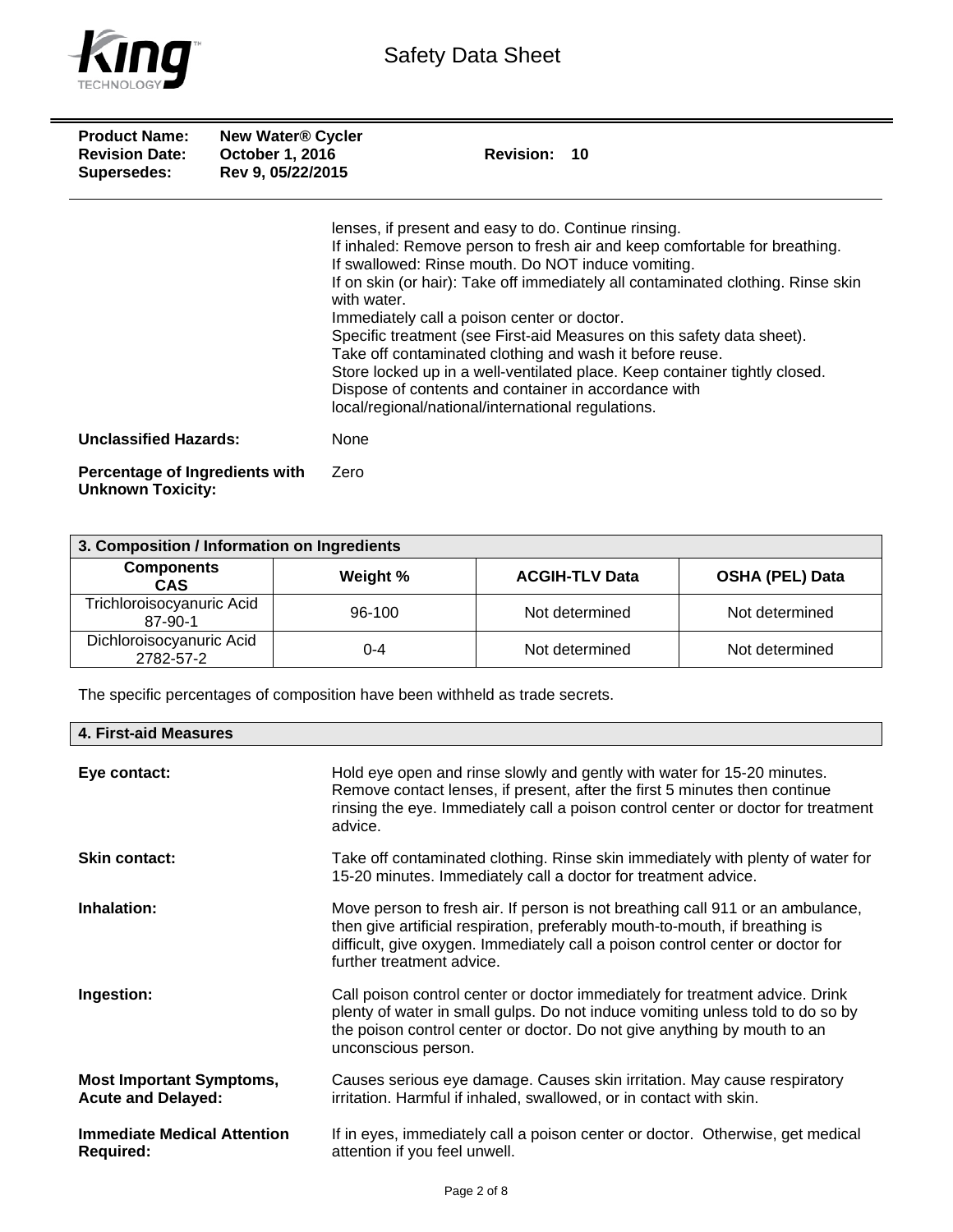

| <b>Product Name:</b>  | <b>New Water® Cycler</b> |
|-----------------------|--------------------------|
| <b>Revision Date:</b> | <b>October 1, 2016</b>   |
| <b>Supersedes:</b>    | Rev 9, 05/22/2015        |

**Revision: 10** 

| 5. Fire-fighting Measures                                                     |                                                                                                                                                                                                                                                                                                                                                                                                                                                                                                                                                                                                                                                                                                                               |
|-------------------------------------------------------------------------------|-------------------------------------------------------------------------------------------------------------------------------------------------------------------------------------------------------------------------------------------------------------------------------------------------------------------------------------------------------------------------------------------------------------------------------------------------------------------------------------------------------------------------------------------------------------------------------------------------------------------------------------------------------------------------------------------------------------------------------|
| Flash point:                                                                  | Not applicable                                                                                                                                                                                                                                                                                                                                                                                                                                                                                                                                                                                                                                                                                                                |
|                                                                               |                                                                                                                                                                                                                                                                                                                                                                                                                                                                                                                                                                                                                                                                                                                               |
| <b>Auto-ignition temperature:</b>                                             | Not applicable                                                                                                                                                                                                                                                                                                                                                                                                                                                                                                                                                                                                                                                                                                                |
| <b>Suitable Extinguishing Media:</b>                                          | Water                                                                                                                                                                                                                                                                                                                                                                                                                                                                                                                                                                                                                                                                                                                         |
| <b>Unsuitable Extinguishing</b><br>Media:                                     | Do not use dry chemical extinguisher containing ammonia compounds.                                                                                                                                                                                                                                                                                                                                                                                                                                                                                                                                                                                                                                                            |
| <b>Special Protective Equipment</b><br>and Precautions for Fire-<br>fighters: | Fire fighters should wear full protective clothing and self-contained breathing<br>apparatus (SCBA) in positive pressure mode. Cool containers with water<br>spray. On small fires, use water spray or fog. On large fires, use heavy deluge<br>or fog streams. Flooding amounts of water may be required before<br>extinguishment can be accomplished.                                                                                                                                                                                                                                                                                                                                                                       |
| <b>Specific Hazards Arising From</b><br>the Chemical:                         | When heated to decomposition may release poisonous and corrosive fumes of<br>nitrogen trichloride, chlorine, nitrous oxides, cyanates, carbon monoxide, and<br>carbon dioxide.                                                                                                                                                                                                                                                                                                                                                                                                                                                                                                                                                |
| <b>6. Accidental Release Measures</b>                                         |                                                                                                                                                                                                                                                                                                                                                                                                                                                                                                                                                                                                                                                                                                                               |
| <b>Personal Precautions:</b>                                                  | For small spills in well ventilated areas wear a NIOSH approved half-face or<br>full-face tight fitting respirator or a loose fitting powered air purifying respirator<br>equipped with chlorine cartridges. Chemical goggles should be worn when<br>using a half-face respirator. In addition to respiratory protection wear coveralls,<br>chemical resistant gloves, chemical resistant footwear, and chemical resistant<br>headgear for overhead exposure.<br>For cleanup of large spills, or small dry spills in confined areas, wear full-face<br>respirator with chlorine cartridges or a positive pressure supplied air respirator.<br>Additionally, body protection should be impervious clothing covering the entire |
|                                                                               | body to prevent personal contact with the material.<br>CAUTION - protection concerns must also address the following: If this<br>material becomes damp/wet or contaminated in a container, the formation of<br>nitrogen trichloride gas may occur and an explosive condition may exist.                                                                                                                                                                                                                                                                                                                                                                                                                                       |
| <b>Methods for Cleaning Up:</b>                                               | Hazardous concentrations in air may be found in local spill area and<br>immediately downwind. If spill material is still dry, do not put water directly on<br>this product as a gas evolution may occur.                                                                                                                                                                                                                                                                                                                                                                                                                                                                                                                      |
|                                                                               | CAUTION: Do not use floor sweeping compounds                                                                                                                                                                                                                                                                                                                                                                                                                                                                                                                                                                                                                                                                                  |
| – Soil:                                                                       | Do not contaminate spill material with any organic materials, ammonia,<br>ammonium salts, or urea. Clean up all spill material with clean, dry dedicated<br>equipment and place in a clean, dry container.                                                                                                                                                                                                                                                                                                                                                                                                                                                                                                                    |
| - Water:                                                                      | This material is heavier than water and soluble in water. Stop flow of material<br>into water as soon as possible. Begin monitoring for available chlorine and pH<br>immediately.                                                                                                                                                                                                                                                                                                                                                                                                                                                                                                                                             |
| – In Air:                                                                     | Vapors may be suppressed by the use of water fog.                                                                                                                                                                                                                                                                                                                                                                                                                                                                                                                                                                                                                                                                             |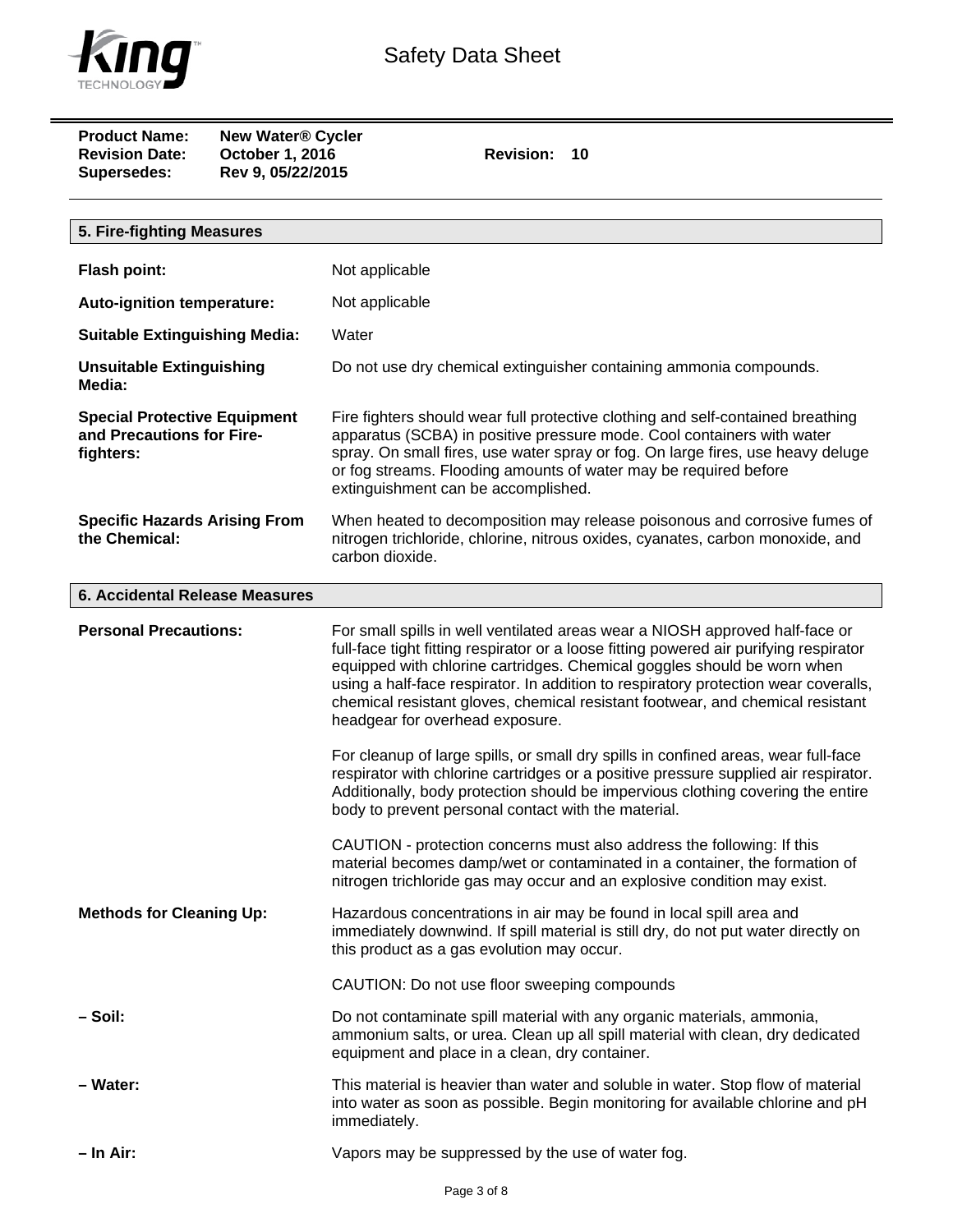

| <b>Product Name:</b><br><b>Revision Date:</b><br>Supersedes: | <b>New Water® Cycler</b><br>October 1, 2016<br>Rev 9, 05/22/2015 | <b>Revision:</b><br>10                                                                                                                                                                                                                                                                             |
|--------------------------------------------------------------|------------------------------------------------------------------|----------------------------------------------------------------------------------------------------------------------------------------------------------------------------------------------------------------------------------------------------------------------------------------------------|
| 7. Handling and Storage                                      |                                                                  |                                                                                                                                                                                                                                                                                                    |
| Handling:                                                    |                                                                  | Avoid bodily contact. Do not take internally. Upon contact with skin or eyes,<br>wash off with water.                                                                                                                                                                                              |
| Storage:                                                     |                                                                  | Store in a dry, cool, well-ventilated are away from incompatible materials (see<br>"materials to avoid"). Product has an indefinite shelf-life limitation. Do not store<br>at temperatures above 60°C/140°F. Available chlorine loss can be as little as<br>0.1% per year at ambient temperatures. |
| 8. Exposure Controls / Personal Protection                   |                                                                  |                                                                                                                                                                                                                                                                                                    |
| <b>Exposure Limits:</b>                                      |                                                                  | None assigned                                                                                                                                                                                                                                                                                      |
| <b>Appropriate Engineering</b><br><b>Controls:</b>           |                                                                  | Use local exhaust ventilation to minimize dust and chlorine levels where<br>industrial use occurs. Otherwise, ensure good general ventilation.                                                                                                                                                     |
| Personal protective equipment:<br>- Respiratory protection:  |                                                                  | When dusty conditions are encountered, wear a NIOSH/OSHA full-face<br>respirator with chlorine cartridges for protection against chlorine gas and<br>dust/mist pre-filter                                                                                                                          |
| - Hand protection:                                           |                                                                  | Neoprene gloves                                                                                                                                                                                                                                                                                    |
| - Eye protection:                                            |                                                                  | Use chemical safety glasses to avoid eye contact                                                                                                                                                                                                                                                   |
| - Skin and body protection:                                  |                                                                  | Body covering clothes and boots                                                                                                                                                                                                                                                                    |
| <b>Hygiene measures:</b>                                     |                                                                  | Avoid contact with skin, eyes, clothing                                                                                                                                                                                                                                                            |

## **9. Physical and Chemical Properties**

| Appearance:                       | White granules or tablet-formed product |
|-----------------------------------|-----------------------------------------|
| Odor:                             | Chlorine like bleach odor               |
| Odor threshold:                   | Not available                           |
| Melting point / range:            | 225-230°C (decomposes)                  |
| Boiling point / range:            | Not applicable (decomposes)             |
| <b>Flash point:</b>               | Not available                           |
| <b>Evaporation rate:</b>          | Not available                           |
| <b>Flammability:</b>              | Not available                           |
| Vapor pressure:                   | Not available                           |
| Vapor density:                    | Not available                           |
| <b>Bulk density:</b>              | Granular $0.89 - 1.1$ g/cc              |
|                                   | Tablet $1.16 - 1.9$ g/cc                |
| <b>Solubility in water:</b>       | 1.2 g/100ml at 25°C                     |
| Specific gravity:                 | >1                                      |
| pH:                               | 2.7-2.9 (1% solution)                   |
| <b>Flammability limits:</b>       | Not available                           |
| <b>Partition coefficient:</b>     | Not available                           |
| Auto-ignition temperature:        | Not available                           |
| <b>Decomposition temperature:</b> | 225°C (437°F)                           |
| Viscosity:                        | Not available                           |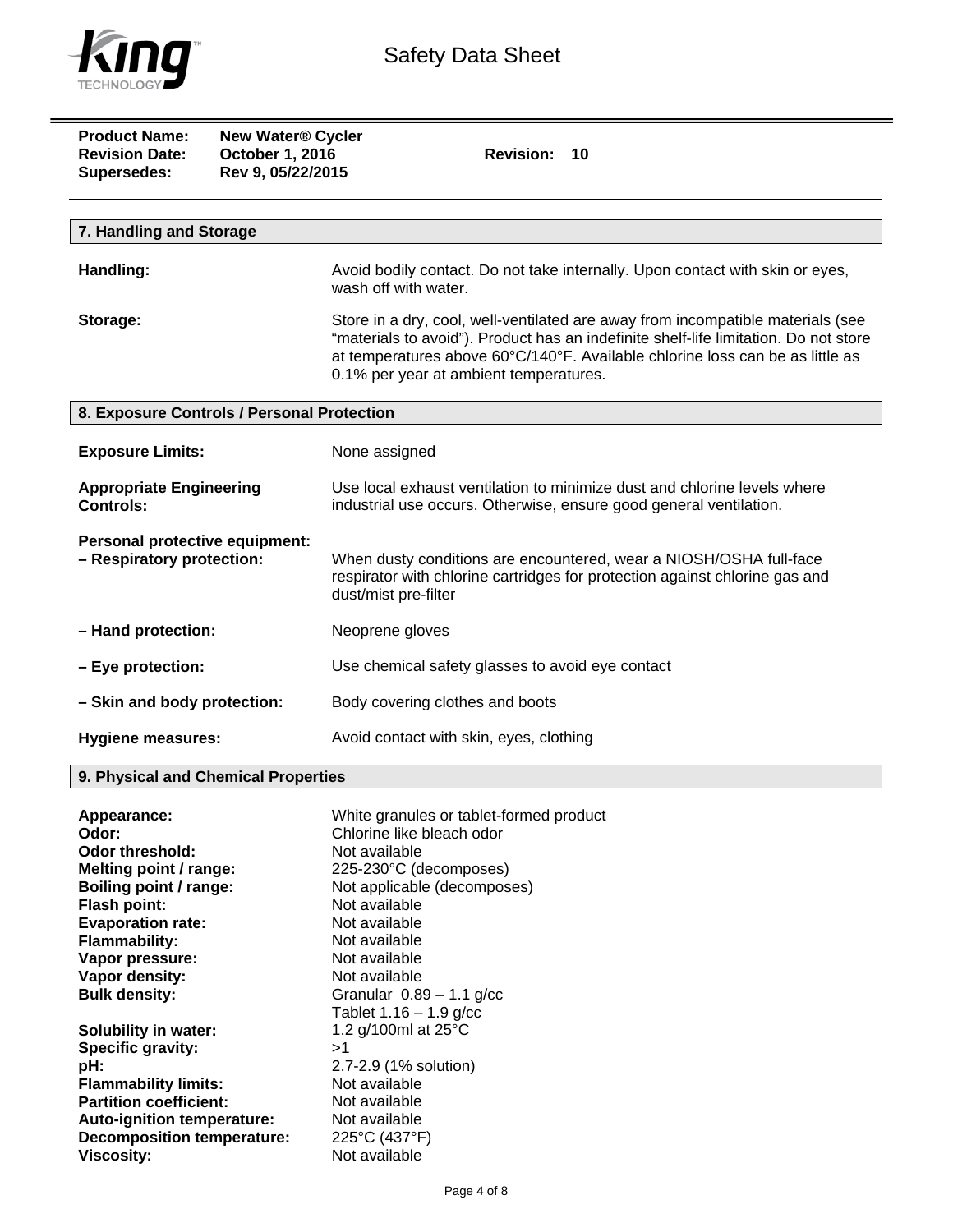

| <b>Product Name:</b><br><b>New Water® Cycler</b><br>October 1, 2016<br><b>Revision Date:</b><br>Rev 9, 05/22/2015<br><b>Supersedes:</b>                                       | Revision: 10                                                                                                                                                                                     |
|-------------------------------------------------------------------------------------------------------------------------------------------------------------------------------|--------------------------------------------------------------------------------------------------------------------------------------------------------------------------------------------------|
| 10. Stability and Reactivity                                                                                                                                                  |                                                                                                                                                                                                  |
| <b>Reactivity:</b>                                                                                                                                                            | Not reactive under normal conditions.                                                                                                                                                            |
| <b>Stability:</b>                                                                                                                                                             | Stable under normal conditions. Do not package in paper or cardboard. NOTE:<br>contact with small amounts of water may result in exothermic reaction with the<br>liberation of toxic fumes.      |
| Incompatible materials:                                                                                                                                                       | Organic materials, reducing agents, nitrogen containing materials, other<br>oxidizers, acids, bases, oils, grease, sawdust, dry fire extinguishers containing<br>monoammonium compounds.         |
| <b>Conditions to avoid:</b>                                                                                                                                                   | Heating above decomposition temperature, humidity                                                                                                                                                |
| <b>Hazardous decomposition</b><br>products:                                                                                                                                   | Nitrogen trichloride, chlorine, nitrous oxides, cyanates, carbon monoxide,<br>carbon dioxide.                                                                                                    |
| <b>Possibility of hazardous</b><br>reactions:                                                                                                                                 | Will not occur                                                                                                                                                                                   |
| 11. Toxicological Information                                                                                                                                                 |                                                                                                                                                                                                  |
| <b>Acute toxicity:</b><br>- Rat oral LD50:<br>- Rabbit dermal LD50:<br>- Eye irritation (rabbit):<br>- Dermal irritation (rabbit):<br>- Dermal sensitization<br>(guinea pig): | 490 mg/kg<br>>2000 mg/kg<br>Corrosive<br>Corrosive<br>Not a sensitizer                                                                                                                           |
| <b>Chronic toxicity:</b>                                                                                                                                                      | Prolonged exposure may cause damage to the respiratory system. Chronic<br>inhalation exposure may cause impairment of lung function and permanent<br>lung damage.                                |
| <b>Mutagenicity:</b>                                                                                                                                                          | Not a mutagenic in five Salmonella strains and one E.coli strain with or without<br>mammalian microsomal activation.                                                                             |
| <b>Carcinogenicity:</b>                                                                                                                                                       | Not classified by IARC, OSHA, EPA<br>Not included in NTP 11 <sup>th</sup> Report on Carcinogens                                                                                                  |
| <b>Reproductive toxicity:</b>                                                                                                                                                 | There are no known or reported effects on reproductive function or fetal<br>development. Toxicological investigation indicates it does not affect<br>reproductive function of fetal development. |
| 12. Ecological Information                                                                                                                                                    |                                                                                                                                                                                                  |
| <b>Aquatic toxicity:</b><br>- 96 Hour-LC50, Fish:<br>- 48 Hour-LC50, Daphnia magna:                                                                                           | 0.32 mg/l (Rainbow trout)<br>0.30 mg/l (Bluegill sunfish)                                                                                                                                        |
| <b>Avian toxicity:</b><br>- Oral LD50, Mallard Duck:<br>- Dietary LC50, Mallard Duck:                                                                                         | 1600 mg/kg<br>>10,000 ppm                                                                                                                                                                        |

Page 5 of 8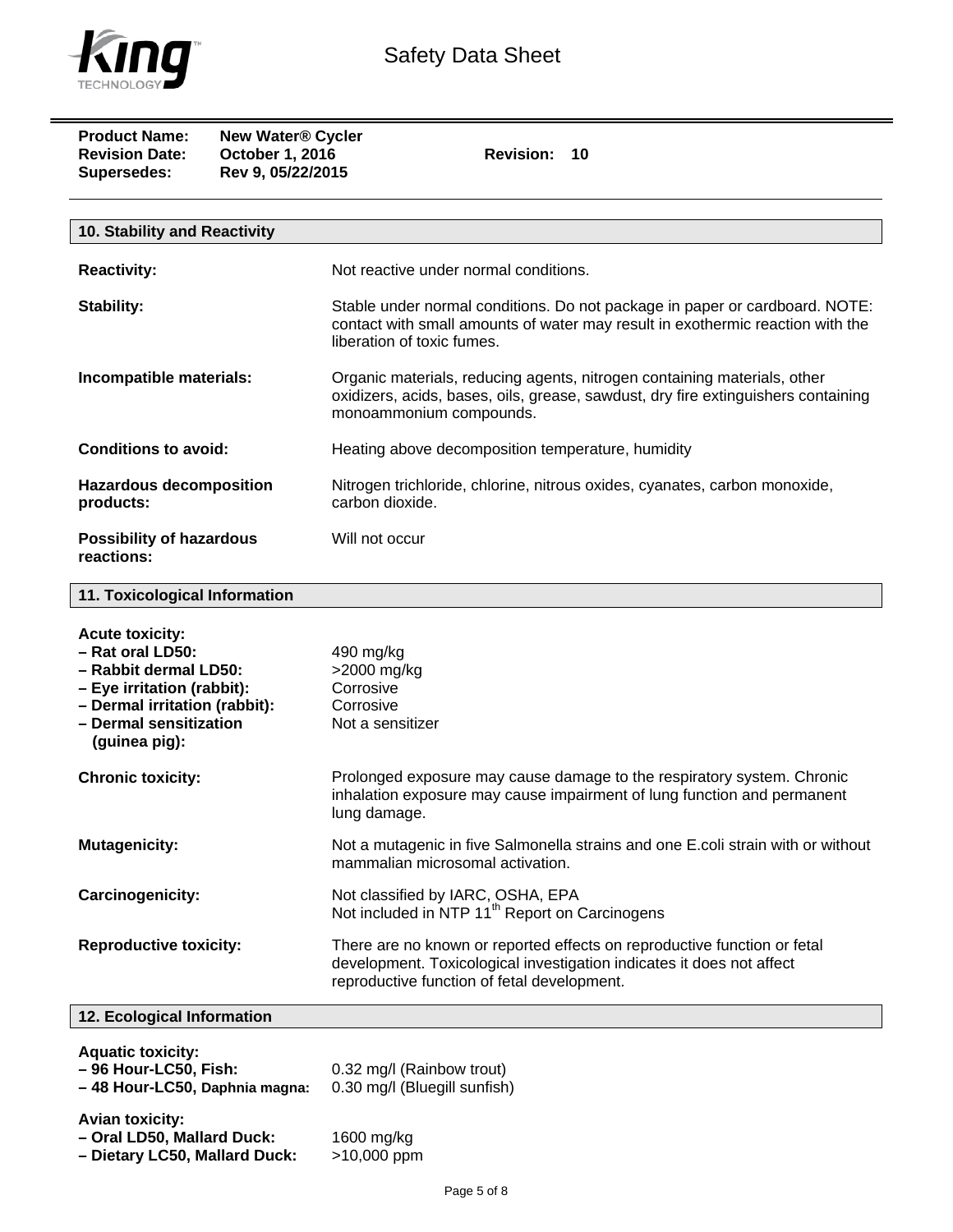

| <b>Product Name:</b><br><b>New Water® Cycler</b><br><b>Revision Date:</b><br>October 1, 2016<br>Rev 9, 05/22/2015<br><b>Supersedes:</b> | Revision: 10                                                                                                                                                                                                                                                                                                                                                                                                                       |
|-----------------------------------------------------------------------------------------------------------------------------------------|------------------------------------------------------------------------------------------------------------------------------------------------------------------------------------------------------------------------------------------------------------------------------------------------------------------------------------------------------------------------------------------------------------------------------------|
| - Dietary LC50, Bobwhite quail:                                                                                                         | 7422 ppm                                                                                                                                                                                                                                                                                                                                                                                                                           |
| Germany, water endangering<br>classes (WGK):                                                                                            | 3                                                                                                                                                                                                                                                                                                                                                                                                                                  |
| 13. Disposal Considerations                                                                                                             |                                                                                                                                                                                                                                                                                                                                                                                                                                    |
|                                                                                                                                         | Use or reuse if possible. Do not put product, spilled product, or partially filled<br>containers into the trash or waste compactor. See product label for container<br>disposal information.                                                                                                                                                                                                                                       |
| <b>Waste disposal:</b>                                                                                                                  | Observe all federal, state, and local environmental regulations when disposing<br>of this material. If this product becomes waste, it will be hazardous waste that<br>is subject to the Land Disposal Restrictions under 40 CFR 268 and must be<br>managed accordingly.                                                                                                                                                            |
|                                                                                                                                         | Care must be taken to prevent environmental contamination from the use of<br>this material. The user of this material has the responsibility to dispose of<br>unused material, residues, and containers in compliance with all relevant local,<br>state, and federal laws and regulations regarding treatment, storage, and<br>disposal of hazardous waste.                                                                        |
| 14. Transportation Information                                                                                                          |                                                                                                                                                                                                                                                                                                                                                                                                                                    |
| <b>UN Number:</b>                                                                                                                       | 2468                                                                                                                                                                                                                                                                                                                                                                                                                               |
| DOT:                                                                                                                                    | Proper shipping name: Trichloroisocyanuric Acid Dry<br>Class: 5.1 - Oxidizing substances<br>Label: OXIDIZER (5.1)<br>Packing Group: II<br>Emergency Guide No. 140                                                                                                                                                                                                                                                                  |
| IMO:                                                                                                                                    | Proper shipping name: Trichloroisocyanuric Acid Dry<br>Class: 5.1 - Oxidizing substances<br>Label: OXIDIZING AGENT (5.1)<br>Packing Group: II                                                                                                                                                                                                                                                                                      |
| <b>ICAO/IATA:</b>                                                                                                                       | Label: OXIDIZER (5.1)<br><b>Class: 5.1</b><br>Packing Group: II                                                                                                                                                                                                                                                                                                                                                                    |
| 15. Regulatory information                                                                                                              |                                                                                                                                                                                                                                                                                                                                                                                                                                    |
| <b>EPA FIFRA Information:</b>                                                                                                           | This chemical is a pesticide product registered by the Environmental<br>Protection Agency and is subject to certain labeling requirements under<br>federal pesticide law. These requirements differ from the classification criteria<br>and hazard information required for safety data sheets, and for workplace<br>labels of non-pesticide chemicals. Following is the hazard information as<br>required on the pesticide label: |
|                                                                                                                                         | <b>DANGER</b>                                                                                                                                                                                                                                                                                                                                                                                                                      |

Corrosive. If product is removed from its prefilled container, causes irreversible eye damage and skin burns. May be fatal if absorbed through skin. May be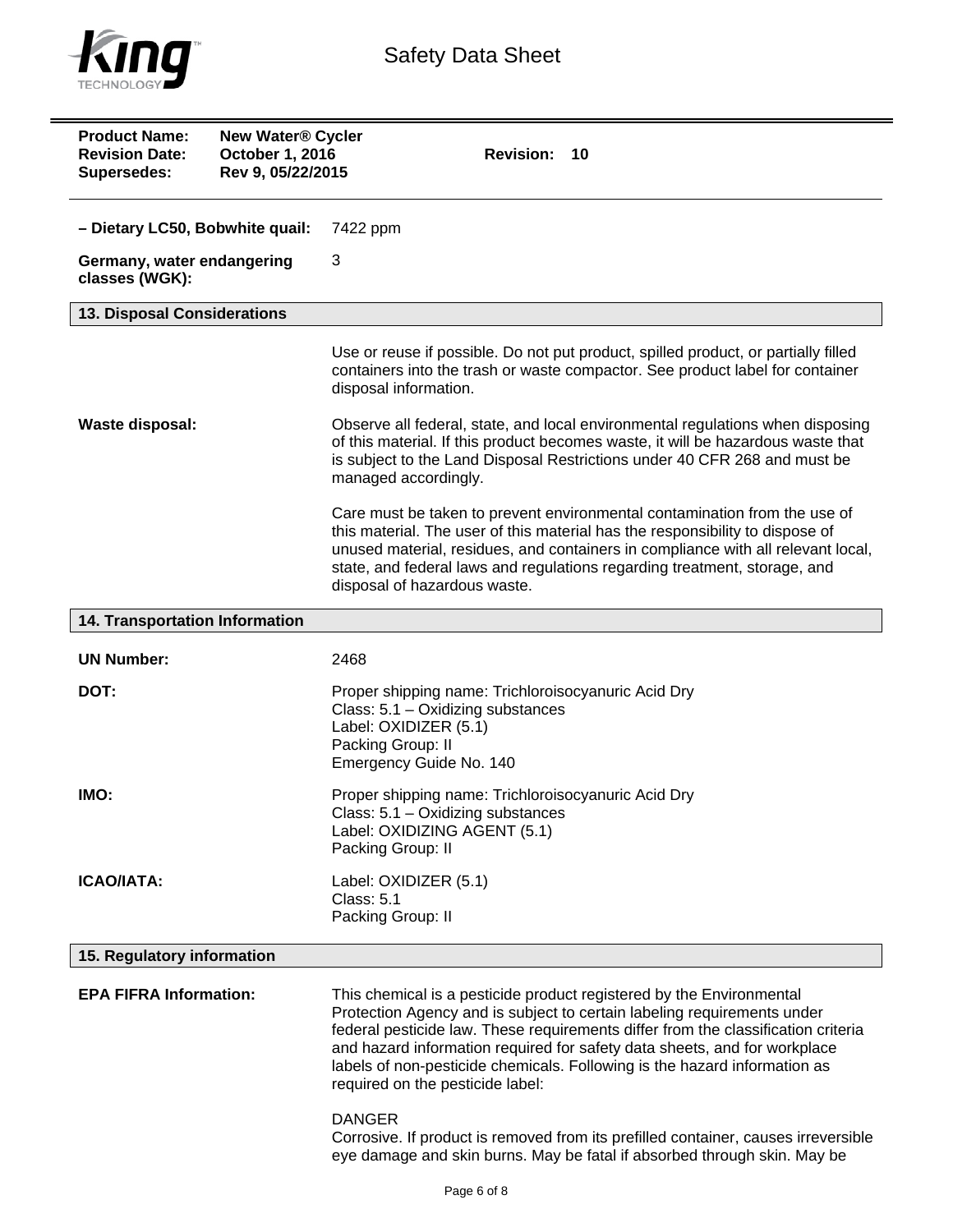

| <b>Product Name:</b><br><b>Revision Date:</b><br>Supersedes:              | <b>New Water® Cycler</b><br>October 1, 2016<br>Rev 9, 05/22/2015 | Revision: 10                                                                                                                                                                                                                                                                                                                                                                       |  |
|---------------------------------------------------------------------------|------------------------------------------------------------------|------------------------------------------------------------------------------------------------------------------------------------------------------------------------------------------------------------------------------------------------------------------------------------------------------------------------------------------------------------------------------------|--|
|                                                                           |                                                                  | fatal if inhaled. Do not breathe dusts or spray mists. Irritating to nose and<br>throat. Harmful if swallowed. Do not get in eyes, on skin or on clothing. Follow<br>directions for use carefully. Wash thoroughly with soap and water after<br>handling and before eating, drinking, or using tobacco or using the toilet.<br>Remove contaminated clothing and wash before reuse. |  |
| USA:                                                                      |                                                                  | Reported in the EPA TSCA Inventory.                                                                                                                                                                                                                                                                                                                                                |  |
| -Sara (311, 312) hazard class:                                            |                                                                  | This product is categorized as an immediate health hazard, and fire and<br>reactivity physical hazard. This product does not contain a chemical listed at or<br>above de minimis concentrations.                                                                                                                                                                                   |  |
| - Massachusetts right-to-know<br>list:                                    |                                                                  | Listed                                                                                                                                                                                                                                                                                                                                                                             |  |
| - New Jersey right-to-know list:<br>- Pennsylvania right-to-know<br>list: |                                                                  | Listed<br>Listed                                                                                                                                                                                                                                                                                                                                                                   |  |
| - Waste classifications:                                                  |                                                                  | If this product becomes a waste it meets the criteria of a hazardous waste as<br>defined under 40 CFR 261 and would have the following EPA hazardous<br>number: D001                                                                                                                                                                                                               |  |
| - Workplace classification:                                               |                                                                  | This product is considered hazardous under OSHA Hazard Communication<br>Standard (29CFR 1910.1200)                                                                                                                                                                                                                                                                                 |  |
| Canada:                                                                   |                                                                  | Listed in DSL                                                                                                                                                                                                                                                                                                                                                                      |  |
| <b>WHMIS hazard class:</b>                                                |                                                                  | $C$ – oxidizing materials<br>$D1B -$ toxic materials<br>D <sub>2</sub> B – toxic materials                                                                                                                                                                                                                                                                                         |  |
| EU:                                                                       |                                                                  | <b>Reported in EINECS</b>                                                                                                                                                                                                                                                                                                                                                          |  |
| <b>Japanese METI:</b>                                                     |                                                                  | <b>ENCS No: 5-1044</b>                                                                                                                                                                                                                                                                                                                                                             |  |
| <b>Australia:</b>                                                         |                                                                  | Listed in AICS                                                                                                                                                                                                                                                                                                                                                                     |  |
| China inventory:                                                          |                                                                  | Listed                                                                                                                                                                                                                                                                                                                                                                             |  |
| Korea:                                                                    |                                                                  | KE-34101                                                                                                                                                                                                                                                                                                                                                                           |  |
| <b>Philippines:</b>                                                       |                                                                  | Listed in PICCS                                                                                                                                                                                                                                                                                                                                                                    |  |